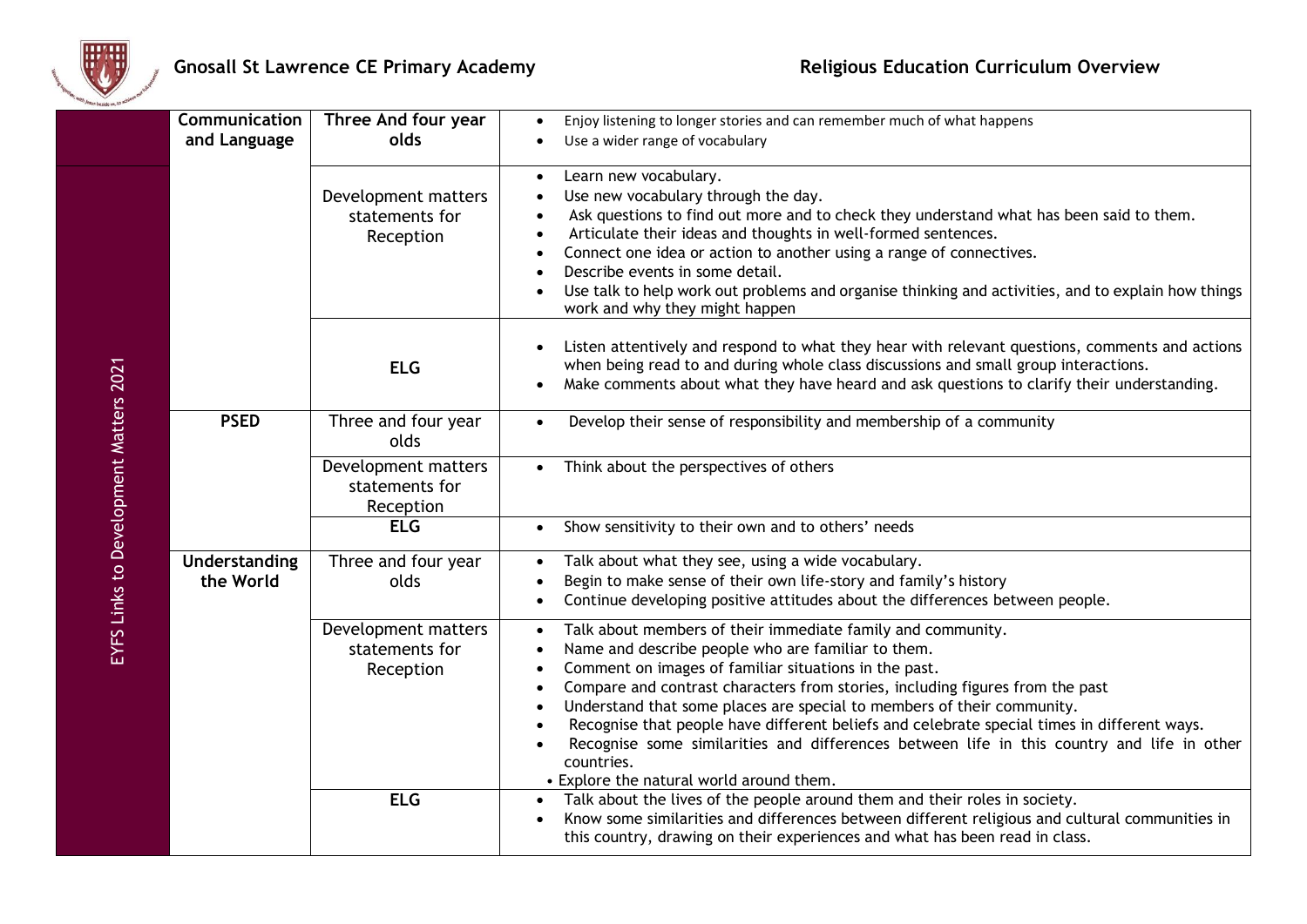| Autumn 1                     | Autumn 2                                    | Spring 1                                          | Spring 2                                 | Summer 1                                        | Summer 2                     |
|------------------------------|---------------------------------------------|---------------------------------------------------|------------------------------------------|-------------------------------------------------|------------------------------|
| <b>Theme:</b> Special People | <b>Theme: Christmas</b>                     | <b>Theme: Celebrations</b>                        | <b>Theme: Easter</b>                     | Theme: Story time                               | <b>Theme: Special Places</b> |
|                              | <b>Concept: Incarnation</b>                 |                                                   | <b>Concept: Salvation</b>                |                                                 |                              |
| <b>Key Questions: What</b>   |                                             |                                                   |                                          |                                                 | <b>Key Questions: What</b>   |
| makes people special?        | <b>Key Questions: What is</b><br>Christmas? | <b>Key Questions: How</b><br>do people celebrate? | <b>Key Questions: What</b><br>is Easter? | <b>Key Questions: What</b><br>can we learn from | makes places special?        |
|                              |                                             |                                                   |                                          | stories?                                        |                              |
|                              |                                             |                                                   |                                          |                                                 |                              |
| <b>Religions:</b>            |                                             |                                                   |                                          |                                                 |                              |
| Christianity/Judaism         | <b>Religions: Christianity</b>              | <b>Religions: Hinduism</b>                        | <b>Religions:</b>                        | <b>Religions:</b>                               | Religions: Christianity,     |
|                              |                                             |                                                   | Christianity                             | Christianity, Islam,                            | Islam, Judaism.              |
|                              |                                             |                                                   |                                          | Hinduism, Sikhism.                              |                              |

EYFS-Reception

EYFS-Reception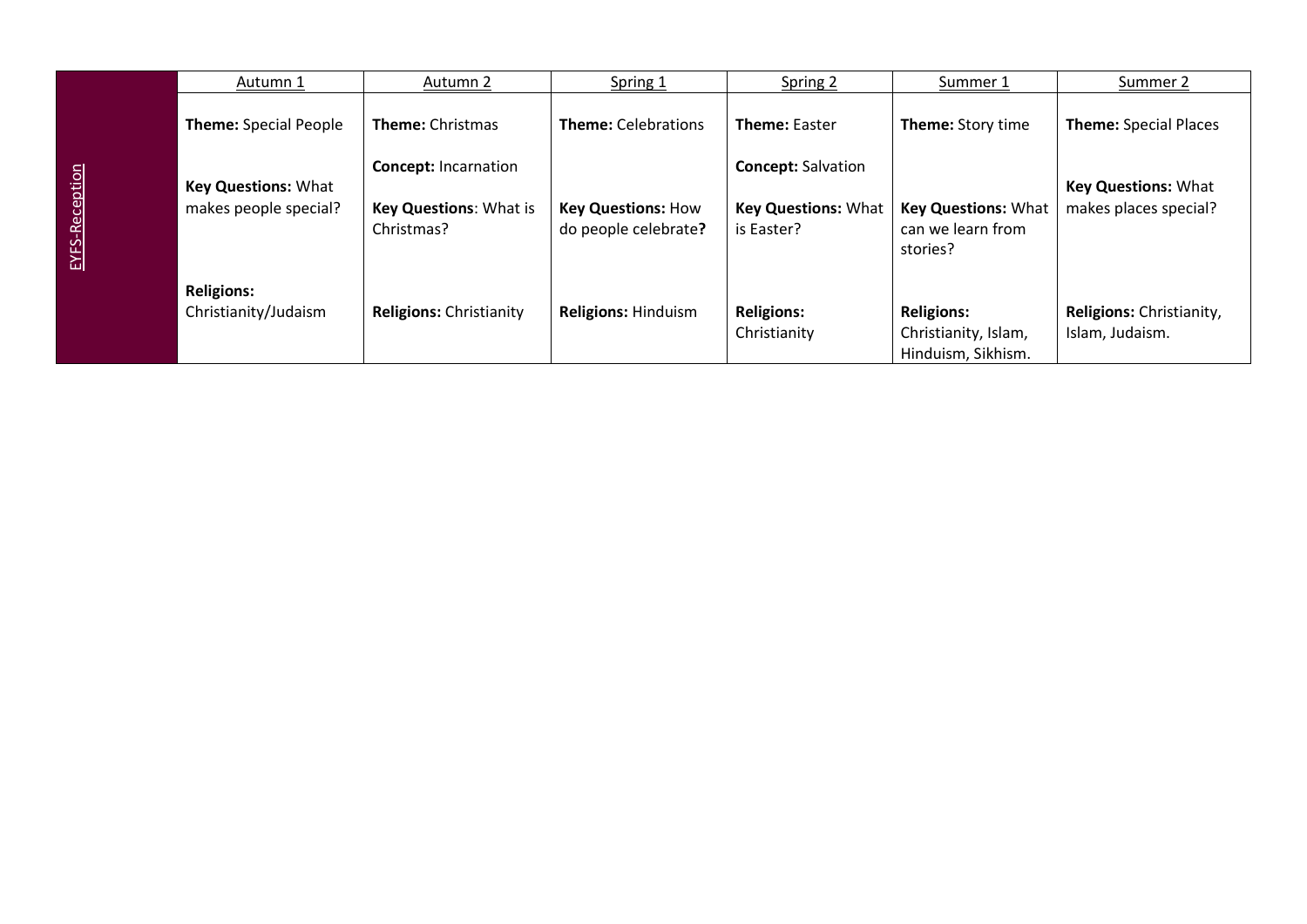| Year                  | Autumn 1                                                                                                                        | Autumn 2                                                                                                                                                                                      | Spring 1                                                                                                       | Spring 2                                                                                                                                   | Summer 1                                                                       | Summer 2                                                                                             |
|-----------------------|---------------------------------------------------------------------------------------------------------------------------------|-----------------------------------------------------------------------------------------------------------------------------------------------------------------------------------------------|----------------------------------------------------------------------------------------------------------------|--------------------------------------------------------------------------------------------------------------------------------------------|--------------------------------------------------------------------------------|------------------------------------------------------------------------------------------------------|
| Group                 |                                                                                                                                 |                                                                                                                                                                                               |                                                                                                                |                                                                                                                                            |                                                                                |                                                                                                      |
| Year $1/2$<br>cycle A | <b>Theme:</b> Creation Story<br>(Y1 enquiry focus AF)                                                                           | <b>Theme: Christmas</b><br>(Year 1 enquiry focus AD)                                                                                                                                          | Theme: Jesus as a<br>friend<br>(Year 1 Enquiry<br>focus AD)                                                    | Theme: Easter - Palm Sunday<br>(Year 1 Enquiry focus ACE)<br><b>Concept: Salvation</b>                                                     | Theme: Shabbat<br>(Year 1 Enquiry Focus BD)                                    | Theme: Hajj<br>(Year 2 Enquiry focus<br>BF)                                                          |
|                       | Concept: God/Creation<br>Key Question: Does God<br>want Christians to look after<br>the world?<br><b>Religion: Christianity</b> | <b>Concept: Incarnation</b><br>Key Question: What gifts<br>might Christians in my<br>town have given Jesus if<br>he had been born here<br>rather than in Bethlehem?<br>Religion: Christianity | Concept:<br>Incarnation<br><b>Key Question: Was</b><br>it always easy for<br>Jesus to show<br>friendship?      | Key Question: Why was Jesus<br>welcomed like a king or<br>celebrity by the crowds on Palm<br>Sunday?<br><b>Religion: Christianity</b>      | Key Question: Is Shabbat<br>important to Jewish children?<br>Religion: Judaism | <b>Key Question: Does</b><br>completing Hajj<br>make a person a<br>better Muslim?<br>Religion: Islam |
|                       |                                                                                                                                 |                                                                                                                                                                                               | <b>Religion:</b><br>Christianity                                                                               |                                                                                                                                            |                                                                                |                                                                                                      |
| Year $1/2$<br>Cycle B | Theme: What did Jesus<br>teach?<br>(Enquiry focus AF)                                                                           | Theme: Christmas - Jesus<br>as gift from God<br>(Enquiry focus AE)<br><b>Concept: Incarnation Key</b>                                                                                         | Theme: Prayer at<br>home<br>(Enquiry focus AF)                                                                 | Theme: Easter - Resurrection<br>(Enquiry focus BF)<br><b>Concept: Salvation</b>                                                            | Theme: Community and<br>Belonging<br>(Enquiry focus BF)                        | Theme: Rod<br>Hashanah and Yom<br>Kippur<br>(Year 1 Enquiry focus<br>BD)                             |
|                       | Key Question: Is it possible<br>to be kind to everyone all of<br>the time?                                                      | Key Question: Why do<br>Christians believe God<br>gave Jesus to the world?                                                                                                                    | <b>Key Question:</b><br>Does praying at<br>regular intervals<br>help a Muslim in<br>his/ her everyday<br>life? | Key Question: How important is<br>it to Christians that Jesus came<br>back to life after His crucifixion?<br><b>Religion: Christianity</b> | Key Question: Does going to a<br>Mosque give Muslims a sense<br>of belonging?  | <b>Key Question:</b><br>Religion: Judaism                                                            |
|                       | <b>Religion: Christianity</b>                                                                                                   | <b>Religion: Christianity</b>                                                                                                                                                                 | Religion: Islam                                                                                                |                                                                                                                                            | Religion: Islam                                                                |                                                                                                      |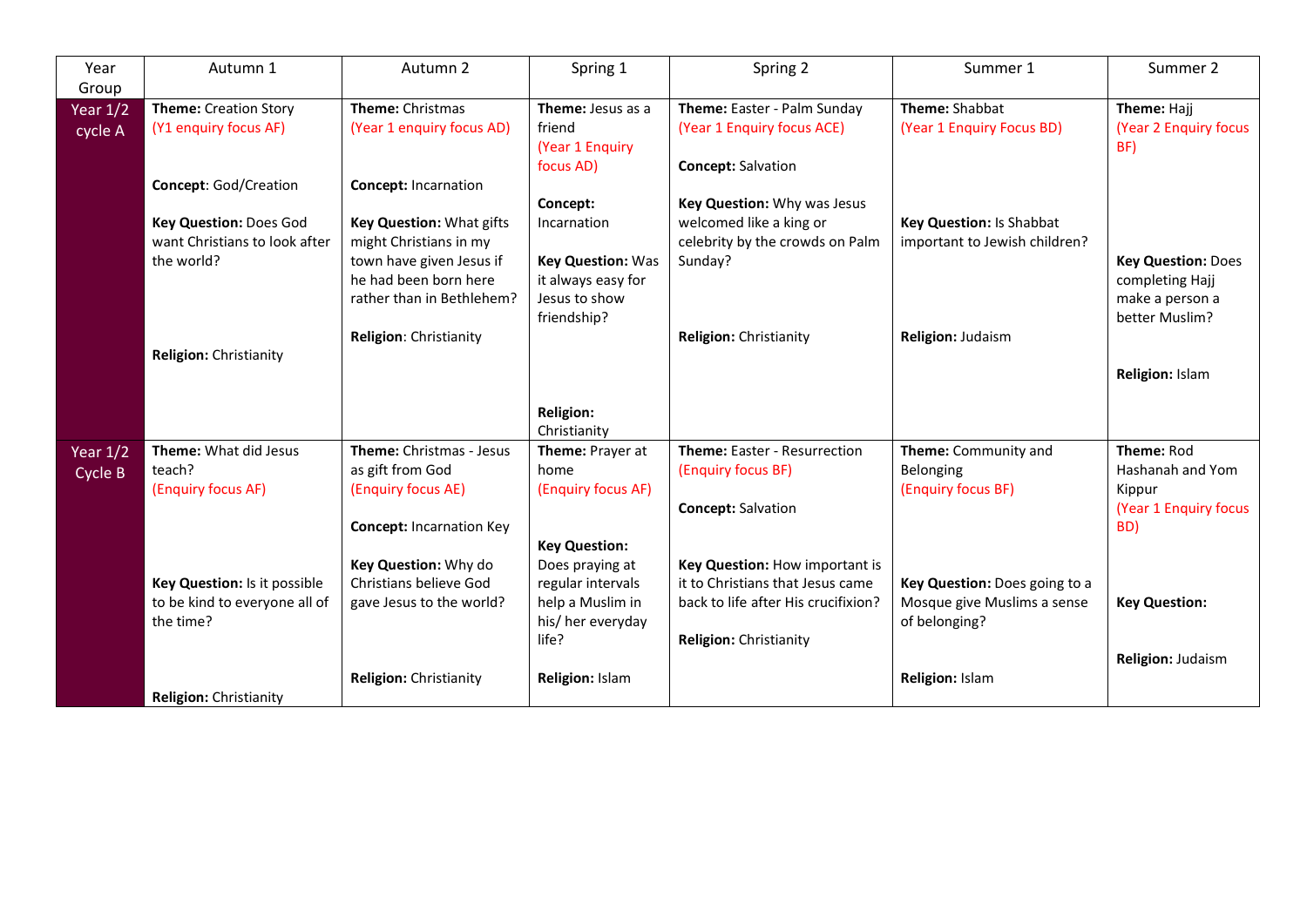| Year 3/4<br>Cycle A | <b>Theme: Divali</b><br>(Y3 enquiry focus B C<br>D)             | Theme: Christmas<br>(Y4 enquiry focus C E)            | Theme: Pilgrimage to<br>the River Ganges<br>(Y3 enquiry focus CF) | <b>Theme: Easter</b><br>(Y4 enquiry focus A E)      | Theme: Hindu Beliefs<br>(Y3 enquiry focus AE)  | Theme: Prayer and<br>Worship<br>(Y4 enquiry focus BD) |
|---------------------|-----------------------------------------------------------------|-------------------------------------------------------|-------------------------------------------------------------------|-----------------------------------------------------|------------------------------------------------|-------------------------------------------------------|
|                     |                                                                 | <b>Concept: Incarnation</b>                           |                                                                   | <b>Concept: Salvation</b>                           | Key Question: How can<br>Brahman be everywhere | Key Question: Do people<br>need to go to church to    |
|                     | <b>Key Question: Would</b><br>celebrating Divali at             | Key Question: What is the<br>most significant part of | <b>Key Question: Would</b><br>visiting the River Ganges           | Key Question: Is forgiveness<br>always possible for | and in everything?                             | show they are<br>Christians?                          |
|                     | home and in the<br>community bring a<br>feeling of belonging to | the nativity story for<br>Christians today?           | feel special to a non-<br>Hindu?                                  | Christians?<br><b>Religion: Christianity</b>        | Religion: Hinduism                             |                                                       |
|                     | a Hindu child?                                                  |                                                       |                                                                   |                                                     |                                                | Religion: Christianity                                |
|                     | Religion: Hinduism                                              | <b>Religion: Christianity</b>                         | Religion: Hinduism                                                |                                                     |                                                |                                                       |
| Year 3/4            | Theme: Beliefs and                                              | <b>Theme: Christmas</b>                               | <b>Theme: Passover</b>                                            | Theme: Easter - Forgiveness                         | Theme: Rites of Passage                        | Theme: Jesus' Miracles                                |
| Cycle B             | Practices                                                       | (Y3 enquiry focus A E)                                | (Y4 enquiry focus BE)                                             | (Y3 enquiry focus C E)                              | and good works                                 | (Y3 enquiry focus A E)                                |
|                     | (Y4 enquiry focus A D)                                          |                                                       |                                                                   | <b>Concept: Salvation</b>                           | (Y4 enquiry focus B C F)                       | <b>Concept: Incarnation</b>                           |
|                     |                                                                 | <b>Concept: Incarnation</b>                           |                                                                   |                                                     |                                                |                                                       |
|                     |                                                                 |                                                       |                                                                   |                                                     | Key Question: What is                          | Key Question: Could                                   |
|                     |                                                                 |                                                       |                                                                   | Key Question: What is                               | the best way for a Jew to                      | Jesus heal people? Were                               |
|                     | <b>Key Question: How</b>                                        | <b>Key Question: Has</b>                              | <b>Key Question: How</b>                                          | 'good' about Good Friday?                           | show commitment to                             | these miracles or is there                            |
|                     | special is the                                                  | Christmas lost its true                               | important is it for Jewish                                        |                                                     | God?                                           | some other explanation?                               |
|                     | relationship Jews have                                          | meaning?                                              | people to do what God                                             |                                                     |                                                |                                                       |
|                     | with God?                                                       |                                                       | asks them to do?                                                  |                                                     |                                                | Religion: Christianity                                |
|                     |                                                                 |                                                       |                                                                   |                                                     | Religion: Judaism                              |                                                       |
|                     |                                                                 |                                                       | Religion: Judaism                                                 | <b>Religion: Christianity</b>                       |                                                |                                                       |
|                     | <b>Religion: Judaism</b>                                        | Religion: Christianity                                |                                                                   |                                                     |                                                |                                                       |
|                     |                                                                 |                                                       |                                                                   |                                                     |                                                |                                                       |
|                     |                                                                 |                                                       |                                                                   |                                                     |                                                |                                                       |
|                     |                                                                 |                                                       |                                                                   |                                                     |                                                |                                                       |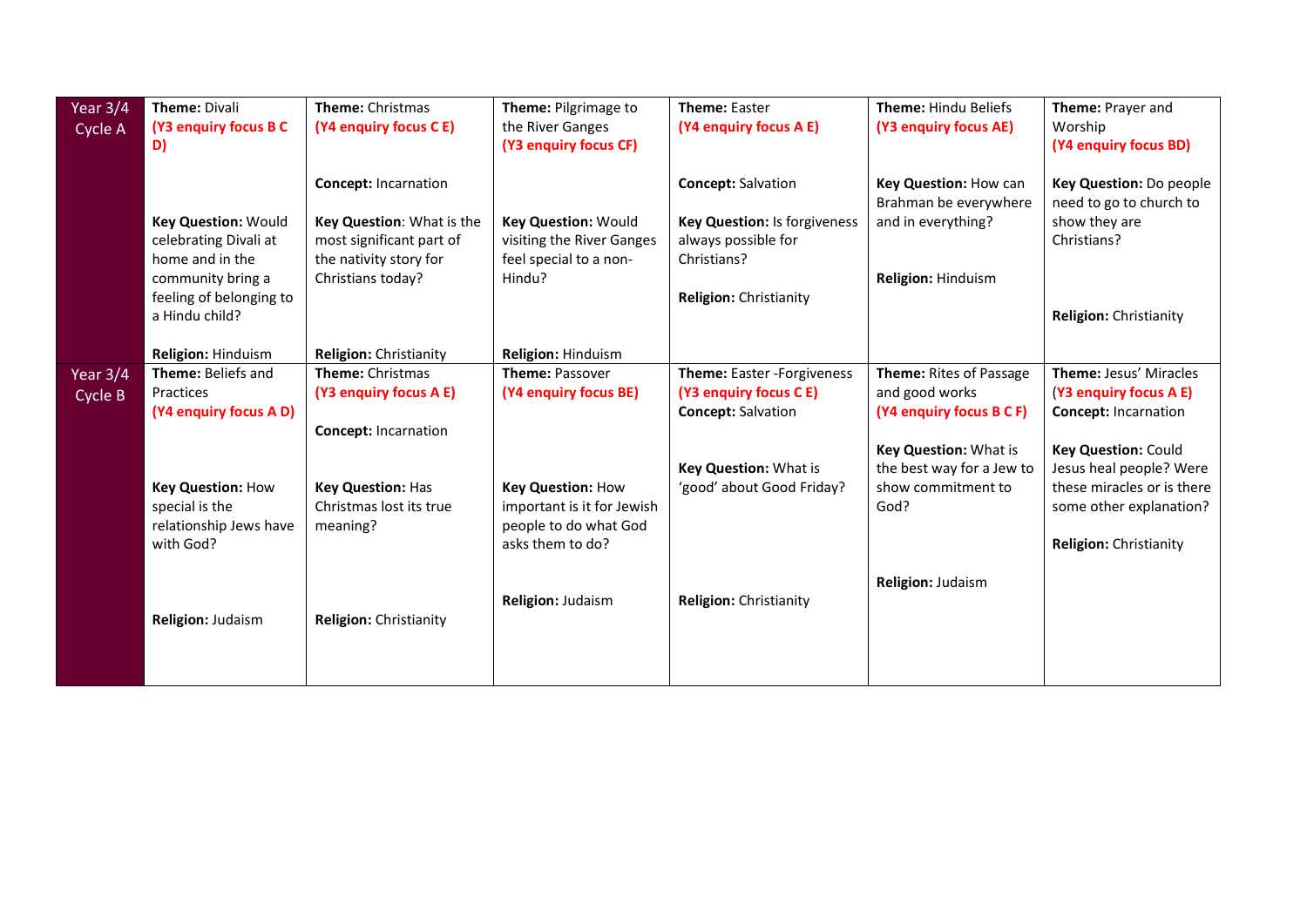| Year       | Autumn 1                         | Autumn 2                      | Spring 1                            | Spring 2                      | Summer 1                                               | Summer 2               |
|------------|----------------------------------|-------------------------------|-------------------------------------|-------------------------------|--------------------------------------------------------|------------------------|
| Group      |                                  |                               |                                     |                               |                                                        |                        |
| Year $5/6$ | Theme: Beliefs and               | Theme: Christmas Y6           | Theme: Hindu Beliefs Y5             | Theme: Easter Y5 enquiry      | Theme: Prayer and                                      | Theme: Beliefs and     |
| Cycle A    | moral values Y5                  | enquiry focus AE              | enquiry focus AE                    | focus AE                      | Worship Y5 enquiry                                     | Meaning Y6 enquiry     |
|            | enquiry focus BE                 |                               |                                     |                               | focus BF                                               | focus AE               |
|            |                                  | <b>Concept: Incarnation</b>   |                                     | <b>Concept: Salvation</b>     |                                                        |                        |
|            |                                  |                               | Key Question: How can               |                               |                                                        |                        |
|            |                                  | Key Question: Do              | Brahman be everywhere               |                               |                                                        |                        |
|            | Key Question: Do                 | Christmas celebrations        | and in everything?                  | <b>Key Question: How</b>      | Key Question: What is                                  | Key Question: How did  |
|            | beliefs in Karma,                | and traditions help           |                                     | significant is it for         | the best way for a Hindu                               | Jesus create a 'New    |
|            | Samsara and Moksha               | Christians understand         |                                     | Christians to believe God     | to show commitment to                                  | Covenant' and what     |
|            | help Hindus lead good            | who Jesus was and why         |                                     | intended Jesus to die?        | God?                                                   | does that mean to      |
|            | lives?                           | he was born?                  | Religion: Hinduism                  |                               |                                                        | Christians today?      |
|            |                                  |                               |                                     | <b>Religion: Christianity</b> |                                                        |                        |
|            | <b>Religion: Hinduism</b>        | <b>Religion: Christianity</b> |                                     |                               | Religion: Hinduism                                     | Religion: Christianity |
|            |                                  |                               |                                     |                               |                                                        |                        |
| Year $5/6$ | Theme: Beliefs and               | Theme: Christmas Y5           | <b>Theme: Beliefs and Practices</b> | Theme: Easter Y6 enquiry      | Theme: Beliefs and moral values Y6 enquiry focus       |                        |
| Cycle B    | Practices Y6 enquiry<br>focus BF | enquiry focus AE              | <b>Y5 enquiry focus BF</b>          | focus BDF                     | <b>ADE</b>                                             |                        |
|            |                                  | <b>Concept: Incarnation</b>   |                                     |                               |                                                        |                        |
|            |                                  |                               |                                     | Concept: Gospel               |                                                        |                        |
|            |                                  |                               | Key Question: What is the           |                               |                                                        |                        |
|            | Key Question: What is            | Key Question: Is the          | best way for a Christian to         | <b>Key Question: Is</b>       | Key Question: Does belief in Akhirah (life after       |                        |
|            | the best way for a               | Christmas story true?         | show commitment to God?             | Christianity still a strong   | death) help Muslims lead good lives?                   |                        |
|            | Muslim to show                   |                               |                                     | religion 2000 years after     |                                                        |                        |
|            | commitment to God?               |                               |                                     | Jesus was on Earth?           |                                                        |                        |
|            |                                  |                               | <b>Religion: Christianity</b>       |                               |                                                        |                        |
|            |                                  |                               |                                     |                               |                                                        |                        |
|            |                                  | <b>Religion: Christianity</b> |                                     |                               |                                                        |                        |
|            | Religion: Islam                  |                               |                                     | Religion: Christianity        | Religion: Islam                                        |                        |
|            |                                  |                               |                                     |                               | NB: This enquiry is taught in 2 sections over the term |                        |

## **Progression of Skills in Religious Education KS1 and KS2**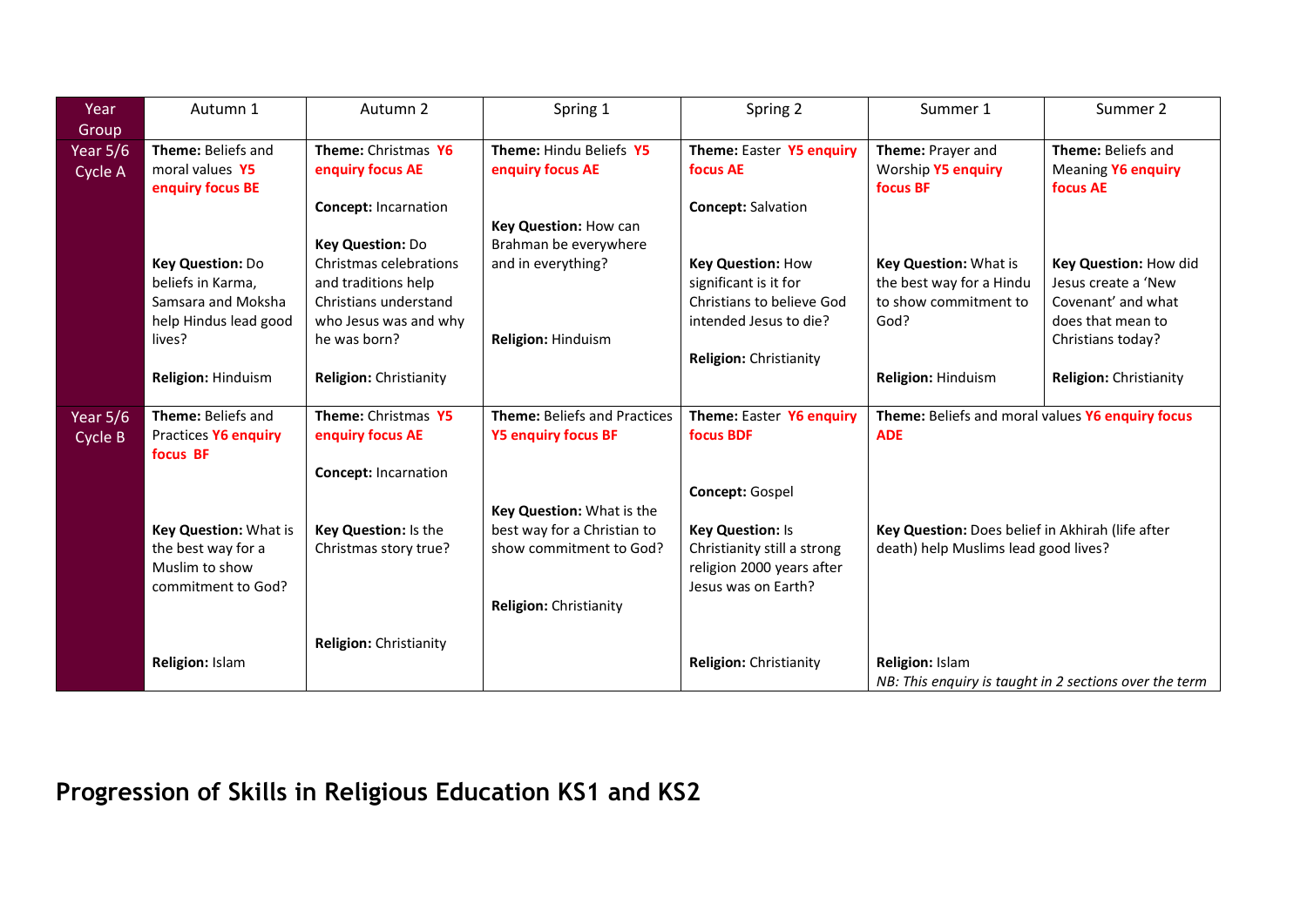| colour<br>coding:<br>Aut A<br>Spr A<br>Sum A<br>Aut B<br>Spr B<br>Sum B | Year 1                                                                                                                                                                                                                                                      | Year 2                                                                                                                                                                                                                                                                   | Year 3                                                                                                                                                                                                                                                                | Year 4                                                                                                                                                                                                                                                                       | Year 5                                                                                                                                                                                                                                                                                                              | Year 6                                                                                                                                                                                                                                                                                                                           |
|-------------------------------------------------------------------------|-------------------------------------------------------------------------------------------------------------------------------------------------------------------------------------------------------------------------------------------------------------|--------------------------------------------------------------------------------------------------------------------------------------------------------------------------------------------------------------------------------------------------------------------------|-----------------------------------------------------------------------------------------------------------------------------------------------------------------------------------------------------------------------------------------------------------------------|------------------------------------------------------------------------------------------------------------------------------------------------------------------------------------------------------------------------------------------------------------------------------|---------------------------------------------------------------------------------------------------------------------------------------------------------------------------------------------------------------------------------------------------------------------------------------------------------------------|----------------------------------------------------------------------------------------------------------------------------------------------------------------------------------------------------------------------------------------------------------------------------------------------------------------------------------|
| Understand beliefs and teachings A                                      | Describe<br>$\bullet$<br>some key<br>teachings of<br>Christianity,<br>Judaism and<br>Islam<br>Describe<br>$\bullet$<br>some of the<br>main festivals<br>or<br>celebrations<br>of<br>Christianity<br>and Judaism<br><b>AUT A SPR A</b><br><b>AUT B SPR B</b> | Describe in more<br>$\bullet$<br>detail the<br>teachings explored<br>in Christianity,<br>Judaism and Islam.<br>Describe in detail<br>the festivals<br>and/or<br>celebrations<br>explored in<br>Christianity,<br>Judaism and Islam<br>AUT A, SPR A<br><b>AUT B, SPR B</b> | Present the key<br>$\bullet$<br>teachings and<br>beliefs of religions<br>studied<br>Begin to refer to<br>$\bullet$<br>religious figures<br>and Holy books to<br>explain answers<br><b>AUT B</b><br>$\bullet$<br><b>SUM A</b><br>$\bullet$<br><b>SUMB</b><br>$\bullet$ | When explaining<br>$\bullet$<br>key teachings and<br>beliefs begin to<br>make links<br>within/across<br>religions.<br>Refer to religious<br>$\bullet$<br>figures and Holy<br>books to explain<br>their thinking.<br><b>AUT B</b><br><b>SUM A</b><br><b>SUMB</b><br>$\bullet$ | Begin to make<br>links between<br>religions and<br>explain how<br>some teachings<br>and beliefs are<br>shared<br>between<br>Christianity and<br>other world<br>religions.<br>Explain how<br>religious beliefs<br>shape the lives<br>of individuals<br><b>AUT A</b><br>$\bullet$<br>Aut B<br>Spr A<br>Sum A<br>Sum B | Independently<br>$\bullet$<br>explain and make<br>links between the<br>shared beliefs and<br>teaching of a wider<br>range of religions<br>Use their developing<br>knowledge to explain<br>how a wider range of<br>religious beliefs<br>shape individuals and<br>communities.<br><b>AUT A</b><br>Aut B<br>Spr A<br>Sum A<br>Sum B |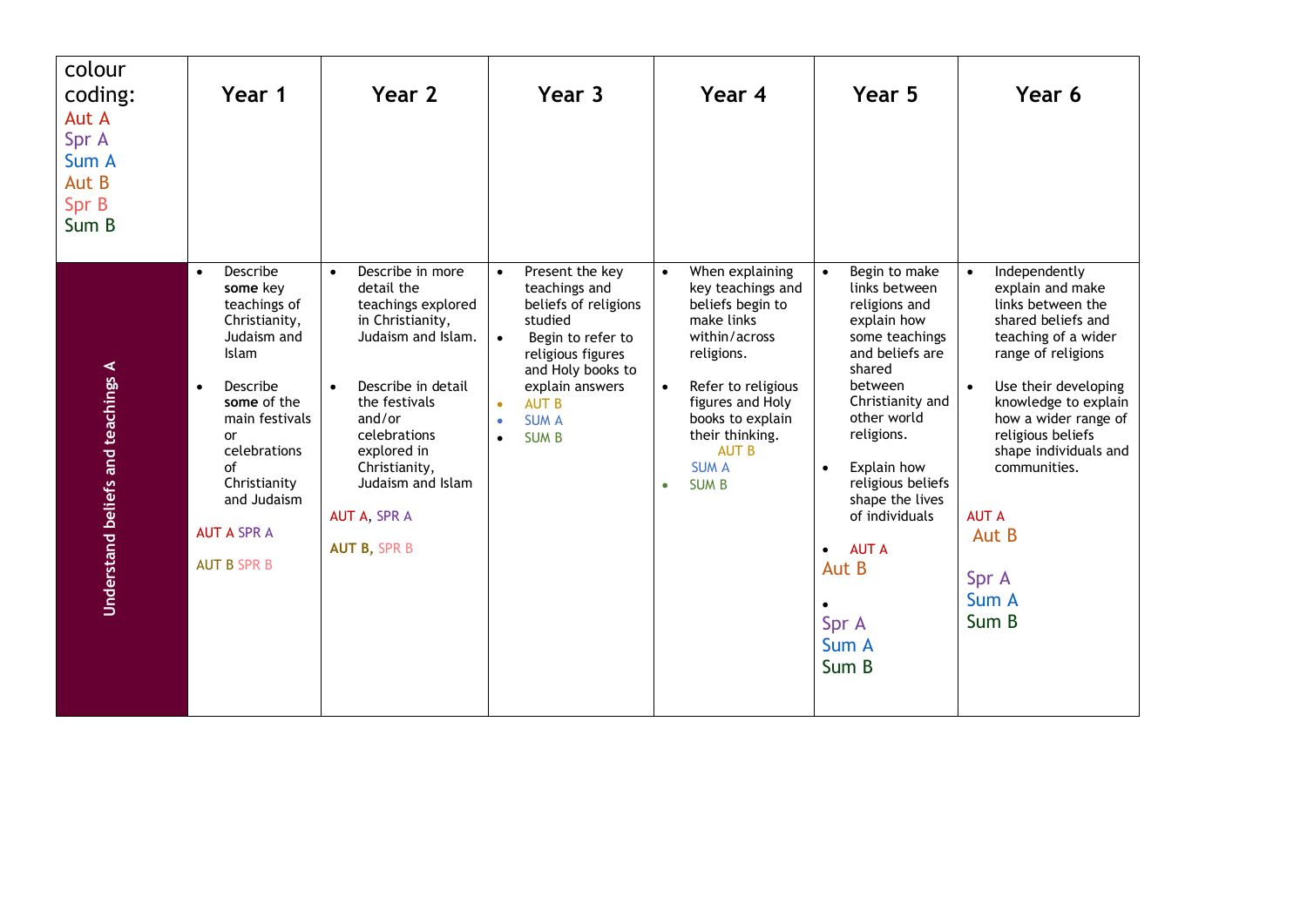| Understand Practices and lifestyles B    | Recognise<br>$\bullet$<br>and name<br>some<br>religious<br>artefacts,<br>places and<br>practices.<br>(focus on<br>identifying)<br><b>SPR B</b><br><b>SUM A</b><br><b>SUMB</b> | Recognise, name<br>and describe some<br>religious artefacts,<br>places and<br>practises (focus on<br>describing in Y2)<br><b>SPRB</b><br><b>SUM A</b><br><b>SUMB</b> | Identify religious<br>$\bullet$<br>artefacts and<br>explain how and<br>why they are used<br>making links to<br>religious beliefs.<br>Describe religious<br>$\bullet$<br>buildings and<br>explain how they<br>are used.<br>Explain some of<br>$\bullet$<br>the religious<br>practices of both<br>clerics and<br>individuals, clearly<br>distinguishing<br>between the two.<br><b>AUT A</b><br>$\bullet$<br><b>AUT B</b><br>$\bullet$<br><b>SPRA</b><br>$\bullet$<br><b>SPR B</b><br>$\bullet$<br><b>SUM B</b><br>$\bullet$ | Describe religious<br>$\bullet$<br>buildings and how<br>they are used<br>making links to<br>religious beliefs.<br>Explain and<br>$\bullet$<br>compare some of<br>the religious<br>practices of both<br>clerics and<br>individuals,<br>clearly<br>distinguishing<br>between the two.<br><b>AUT A</b><br>$\bullet$<br><b>AUT B</b><br>$\bullet$<br><b>SPRA</b><br>$\bullet$<br><b>SPRB</b><br>$\bullet$<br><b>SUMB</b><br>$\bullet$ | Explain the<br>$\bullet$<br>practices and<br>lifestyles<br>involved in<br>belonging to a<br>faith<br>community.<br>Compare and<br>$\bullet$<br>contrast the<br>lifestyles of<br>different faith<br>groups<br>Begin to show<br>$\bullet$<br>an<br>understanding<br>of the role of a<br>spiritual<br>leader.<br><b>AUT A</b><br><b>AUT B</b><br><b>SPRB</b><br><b>SUM A</b><br><b>SUMB</b> | Explain and compare<br>$\bullet$<br>the practices and<br>lifestyles involved in<br>belonging to a faith<br>community.<br>Compare and<br>$\bullet$<br>contrast the<br>lifestyles of different<br>faith groups giving<br>reasons why some<br>within the same faith<br>adopt different<br>lifestyles<br>Show a better<br>$\bullet$<br>understanding of the<br>role of a spiritual<br>leader.<br><b>AUT A</b><br><b>AUT B</b><br><b>SPRB</b><br><b>SUM A</b><br><b>SUMB</b> |
|------------------------------------------|-------------------------------------------------------------------------------------------------------------------------------------------------------------------------------|----------------------------------------------------------------------------------------------------------------------------------------------------------------------|---------------------------------------------------------------------------------------------------------------------------------------------------------------------------------------------------------------------------------------------------------------------------------------------------------------------------------------------------------------------------------------------------------------------------------------------------------------------------------------------------------------------------|-----------------------------------------------------------------------------------------------------------------------------------------------------------------------------------------------------------------------------------------------------------------------------------------------------------------------------------------------------------------------------------------------------------------------------------|------------------------------------------------------------------------------------------------------------------------------------------------------------------------------------------------------------------------------------------------------------------------------------------------------------------------------------------------------------------------------------------|-------------------------------------------------------------------------------------------------------------------------------------------------------------------------------------------------------------------------------------------------------------------------------------------------------------------------------------------------------------------------------------------------------------------------------------------------------------------------|
| Understand how beliefs<br>are conveyed C | Name some<br>$\bullet$<br>religious<br>symbols<br><b>SPRA</b>                                                                                                                 | Name and explain<br>$\bullet$<br>the meaning of<br>some religious<br>symbols<br><b>SPRA</b><br>$\bullet$                                                             | Begin to identify<br>$\bullet$<br>religious symbols<br>in a range of<br>contexts.<br><b>AUT A</b><br>$\bullet$<br><b>SPR B</b><br>$\bullet$<br><b>SUM B</b><br>$\bullet$                                                                                                                                                                                                                                                                                                                                                  | Identify religious<br>$\bullet$<br>symbolism in<br>literature and the<br>arts<br><b>AUT A</b><br>$\bullet$<br><b>SPRB</b><br>$\bullet$<br><b>SUMB</b><br>$\bullet$                                                                                                                                                                                                                                                                | Begin to<br>$\bullet$<br>explain some of<br>the different<br>ways that<br>individuals<br>show their<br>beliefs<br><b>AUT A</b><br><b>AUT B</b><br><b>SUMB</b>                                                                                                                                                                                                                            | Explain some of the<br>$\bullet$<br>different ways that<br>individuals show<br>their beliefs<br><b>AUT A</b><br><b>AUT B</b><br><b>SUMB</b>                                                                                                                                                                                                                                                                                                                             |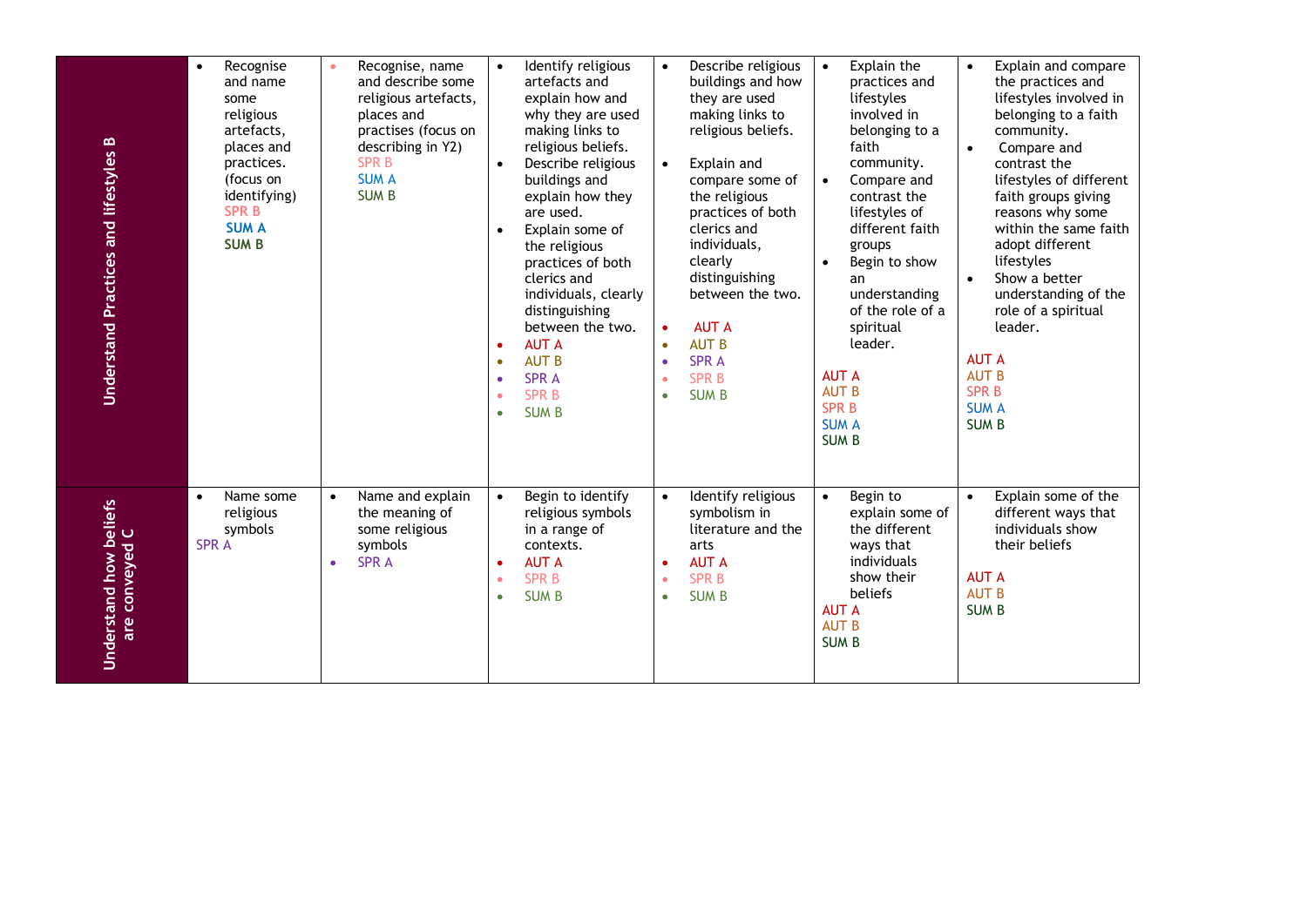| $\bullet$<br>×<br>×<br>$\bullet$ | things that<br>are important<br>in their own<br>lives and with<br>support<br>compare<br>these to<br>religious<br>beliefs.<br>Relate<br>emotions<br>simple<br>emotions to<br>some of the<br>experiences<br>of religious<br>figures<br>studied.<br>Begin to ask<br>questions<br>about<br>puzzling<br>aspects of<br>life. | $\bullet$<br>$\bullet$<br>$\bullet$<br>$\bullet$<br>$\bullet$ | are important to<br>their own lives and<br>independently<br>compare to<br>religious beliefs.<br>Relate a range of<br>emotions to some<br>of the experiences<br>of religious figures<br>studied<br>Independently ask<br>questions about<br>puzzling aspects of<br>life.<br><b>SPRA</b><br><b>AUT B</b><br><b>SPRB</b> | $\bullet$<br>$\bullet$<br>$\bullet$<br>$\bullet$<br>$\bullet$<br>$\bullet$<br>$\bullet$<br>$\bullet$ | understanding that<br>personal<br>experiences and<br>feelings influence<br>attitudes and<br>actions.<br>With support, give<br>simple reasons<br>why religious<br>figures may have<br>acted as they did.<br>With support, ask<br>questions that<br>have no universally<br>agreed answers.<br><b>AUT A</b><br><b>AUT B</b><br><b>SPRA</b><br><b>SPRB</b><br><b>SUM A</b><br><b>SUMB</b> | $\bullet$<br>$\bullet$<br>$\bullet$<br>$\bullet$<br>$\bullet$<br>$\bullet$<br>$\bullet$<br>$\bullet$ | understanding<br>that personal<br>experiences and<br>feelings influence<br>attitudes and<br>actions.<br>Independently<br>give some more<br>detailed reasons<br>why religious<br>figures may have<br>acted as they did.<br>Independently ask<br>questions that<br>have no<br>universally agreed<br>answers.<br><b>AUT A</b><br><b>AUT B</b><br><b>SPRA</b><br><b>SPRB</b><br><b>SUM A</b><br><b>SUM B</b> | $\bullet$<br>$\bullet$ | recognise and<br>express feelings<br>about their<br>own identities.<br>Relate these to<br>religious beliefs<br>or teachings<br>When<br>prompted<br>explain their<br>own ideas<br>about the<br>answers to<br>ultimate<br>questions.<br>With support<br>explain why<br>their own<br>answer to<br>ultimate<br>questions may<br>differ from<br>those of others. | $\bullet$<br>$\bullet$<br><b>AUT A</b><br><b>AUT B</b><br><b>SPRA</b><br><b>SPRB</b><br><b>SUMB</b> | express feelings<br>about their own<br>identities. Relate<br>these to religious<br>beliefs or teachings<br>Explain their own<br>ideas about the<br>answers to ultimate<br>questions.<br>Independently<br>explain why their<br>own answer to<br>ultimate questions<br>may differ from<br>those of others. |
|----------------------------------|------------------------------------------------------------------------------------------------------------------------------------------------------------------------------------------------------------------------------------------------------------------------------------------------------------------------|---------------------------------------------------------------|----------------------------------------------------------------------------------------------------------------------------------------------------------------------------------------------------------------------------------------------------------------------------------------------------------------------|------------------------------------------------------------------------------------------------------|---------------------------------------------------------------------------------------------------------------------------------------------------------------------------------------------------------------------------------------------------------------------------------------------------------------------------------------------------------------------------------------|------------------------------------------------------------------------------------------------------|----------------------------------------------------------------------------------------------------------------------------------------------------------------------------------------------------------------------------------------------------------------------------------------------------------------------------------------------------------------------------------------------------------|------------------------|-------------------------------------------------------------------------------------------------------------------------------------------------------------------------------------------------------------------------------------------------------------------------------------------------------------------------------------------------------------|-----------------------------------------------------------------------------------------------------|----------------------------------------------------------------------------------------------------------------------------------------------------------------------------------------------------------------------------------------------------------------------------------------------------------|
|----------------------------------|------------------------------------------------------------------------------------------------------------------------------------------------------------------------------------------------------------------------------------------------------------------------------------------------------------------------|---------------------------------------------------------------|----------------------------------------------------------------------------------------------------------------------------------------------------------------------------------------------------------------------------------------------------------------------------------------------------------------------|------------------------------------------------------------------------------------------------------|---------------------------------------------------------------------------------------------------------------------------------------------------------------------------------------------------------------------------------------------------------------------------------------------------------------------------------------------------------------------------------------|------------------------------------------------------------------------------------------------------|----------------------------------------------------------------------------------------------------------------------------------------------------------------------------------------------------------------------------------------------------------------------------------------------------------------------------------------------------------------------------------------------------------|------------------------|-------------------------------------------------------------------------------------------------------------------------------------------------------------------------------------------------------------------------------------------------------------------------------------------------------------------------------------------------------------|-----------------------------------------------------------------------------------------------------|----------------------------------------------------------------------------------------------------------------------------------------------------------------------------------------------------------------------------------------------------------------------------------------------------------|